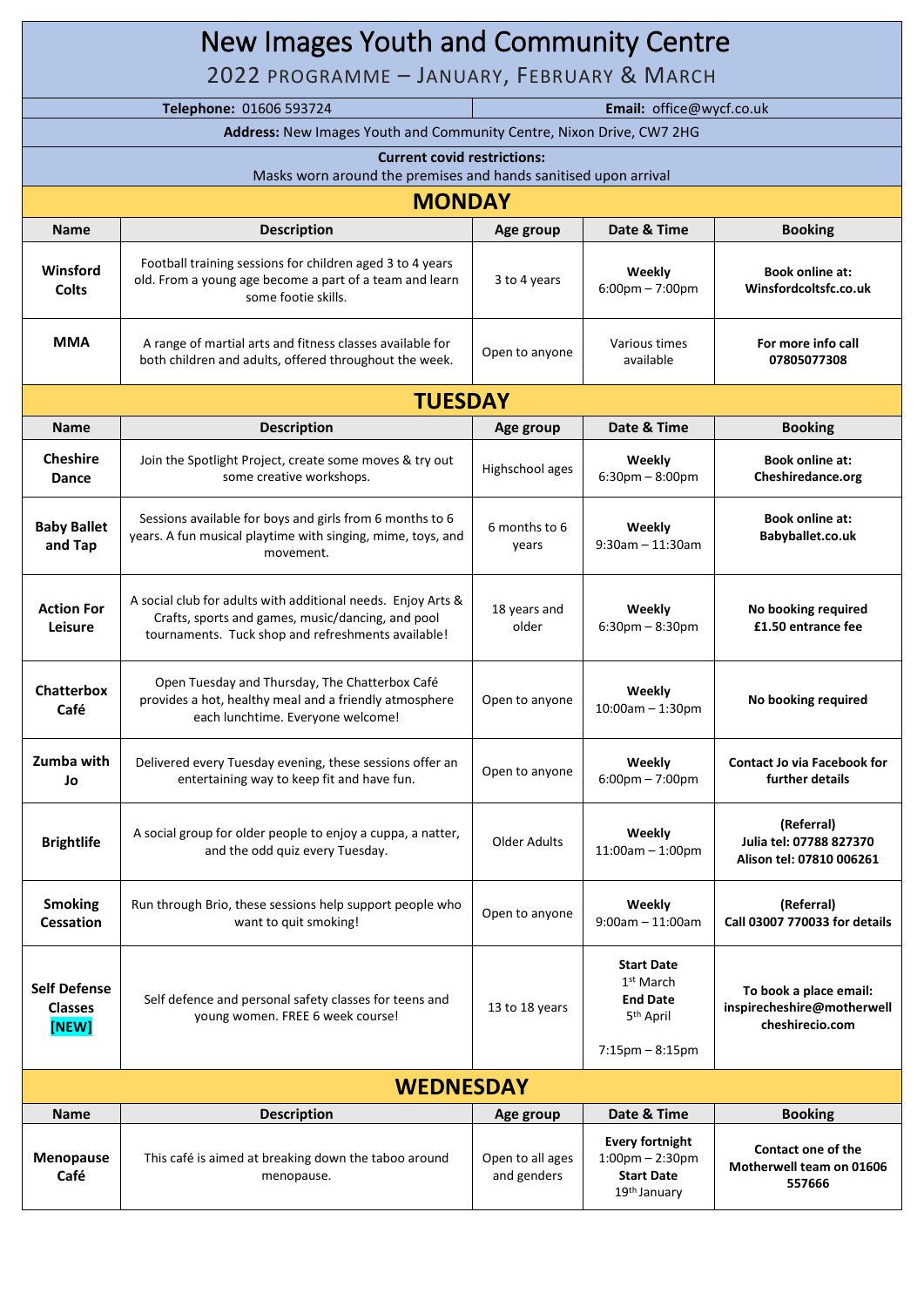| <b>Parents CBT</b><br>group              | A 7-week group course in which parents and carers are<br>supported to learn ways to support children who are<br>experiencing moderate anxiety.                                                                                             | For parents of<br>children<br>experiencing<br>anxiety | <b>Start Date</b><br>19 <sup>th</sup> January<br><b>End Date</b><br>2 <sup>nd</sup> March<br>$6:30$ pm $-9:00$ pm                      | <b>Places are limited and will</b><br>require a completed referral<br>form from the parent. These<br>can either be sent via email<br>or dropped off at our Nixon<br><b>Drive office</b> |  |
|------------------------------------------|--------------------------------------------------------------------------------------------------------------------------------------------------------------------------------------------------------------------------------------------|-------------------------------------------------------|----------------------------------------------------------------------------------------------------------------------------------------|-----------------------------------------------------------------------------------------------------------------------------------------------------------------------------------------|--|
| Little<br><b>Monkeys</b><br>[NEW]        | Come along to a friendly Baby and toddler group where<br>your little monkey can have heaps of fun!                                                                                                                                         | Baby and<br>Toddler                                   | Weekly<br>$10:00$ am - 12:00am<br><b>Start Date</b><br>2 <sup>nd</sup> February<br>(Term Time)                                         | No booking required<br>£1.50 entrance fee<br>(Includes hot drink and<br>refreshments)                                                                                                   |  |
| <b>WVRC</b><br><b>Digital skills</b>     | Hosted by Warrington and Vale Royal College, these digital<br>skills taster sessions will help teach a variety of abilities,<br>from getting the most out of your smart phone camera to<br>online safety and more. Every week for 4 weeks. | Open to anyone                                        | To enroll please telephone 01925 494400 and quote<br>the provided code if asked.<br>Please bring your own SMART device to the session. |                                                                                                                                                                                         |  |
|                                          |                                                                                                                                                                                                                                            |                                                       | 2 <sup>nd</sup> February<br>1:00pm-3:00pm                                                                                              | CONXX1AR01                                                                                                                                                                              |  |
|                                          |                                                                                                                                                                                                                                            |                                                       | 9 <sup>th</sup> February<br>1:00pm-3:00pm                                                                                              | CUMXX1AR01                                                                                                                                                                              |  |
|                                          |                                                                                                                                                                                                                                            |                                                       | 16th February<br>1:00pm-3:00pm                                                                                                         | CSPXX1AR01                                                                                                                                                                              |  |
| <b>MMA</b>                               | A range of martial arts and fitness classes available for<br>both children and adults, offered throughout the week.                                                                                                                        | Open to anyone                                        | Various times<br>available                                                                                                             | For more info call 07805<br>077308                                                                                                                                                      |  |
| <b>THURSDAY</b>                          |                                                                                                                                                                                                                                            |                                                       |                                                                                                                                        |                                                                                                                                                                                         |  |
| <b>Name</b>                              | <b>Description</b>                                                                                                                                                                                                                         | Age group                                             | Date & Time                                                                                                                            | <b>Booking</b>                                                                                                                                                                          |  |
| <b>Chatterbox</b><br>Café                | Open Tuesday and Thursday, The Chatterbox Café<br>provides a hot, healthy meal and a friendly atmosphere<br>each lunchtime. Everyone welcome!                                                                                              | Open to anyone                                        | Weekly<br>10:00am - 1:30pm                                                                                                             | No booking required                                                                                                                                                                     |  |
| <b>Boxing Tots</b>                       | Non-contact boxing classes for children aged 3 to 7 years.<br>Learn to box through play!                                                                                                                                                   | 3 to 7 years                                          | Weekly<br>Session 1:<br>4:00pm - 5:00pm<br>Session 2:<br>$5:00 \text{pm} - 6:00 \text{pm}$                                             | <b>Book online at:</b><br>boxingtots.com                                                                                                                                                |  |
| Laughter<br><b>Tots</b>                  | Babies up to walking are welcome to engage in a range of<br>sensory, craft and messy play sessions.                                                                                                                                        | Babies up to<br>walking                               | Weekly<br>$9:30$ am - 12:00am                                                                                                          | <b>Book online at:</b><br>Laughtertots.co.uk                                                                                                                                            |  |
| <b>Messy Little</b><br>Monkey's<br>[NEW] | Themed messy play sessions (held on a monthly basis) for<br>children aged from 6 months to 3 years. Opportunity for a<br>coffee and a chat following session.                                                                              | 6 months to 3<br>years                                | 17 <sup>th</sup> February<br>(Valentine's theme)<br>$1:00$ pm $- 2:00$ pm                                                              | <b>Contact Kerry on 07544</b><br>752403 to book<br>£4 per child, payment on<br>booking<br>Limited space available                                                                       |  |
|                                          | <b>FRIDAY</b>                                                                                                                                                                                                                              |                                                       |                                                                                                                                        |                                                                                                                                                                                         |  |
| <b>Name</b>                              | <b>Description</b>                                                                                                                                                                                                                         | Age group                                             | Date & Time                                                                                                                            | <b>Booking</b>                                                                                                                                                                          |  |
| <b>Junior Club</b>                       | Delivered on a Friday evening, these sessions are for<br>children aged from 9 to 11 years old. Great fun and great<br>atmosphere with a range of activities to take part in.<br>Tuck Shop available.                                       | 8 to 11 years                                         | Weekly<br>7:00pm - 9:00pm                                                                                                              | <b>Registration form to be</b><br>completed by parent in<br>advance of first session.<br>50p entrance fee.                                                                              |  |
| <b>Messy Little</b><br>Monkey's<br>[NEW] | Themed messy play sessions (held on a monthly basis) for<br>children aged from 6 months to 3 years. Opportunity for a<br>coffee and a chat following session.                                                                              | 6 months to 3<br>years                                | 11 <sup>th</sup> March<br>(Spring theme)<br>$10:00$ am - 11:00am                                                                       | Contact Kerry on 07544<br>752403 to book<br>£4 per child, payment on<br>booking<br>Limited space available                                                                              |  |
| <b>MMA</b>                               | A range of martial arts and fitness classes available for<br>both children and adults, offered throughout the week.                                                                                                                        | Open to anyone                                        | Various times<br>available                                                                                                             | For more info call 07805<br>077308                                                                                                                                                      |  |